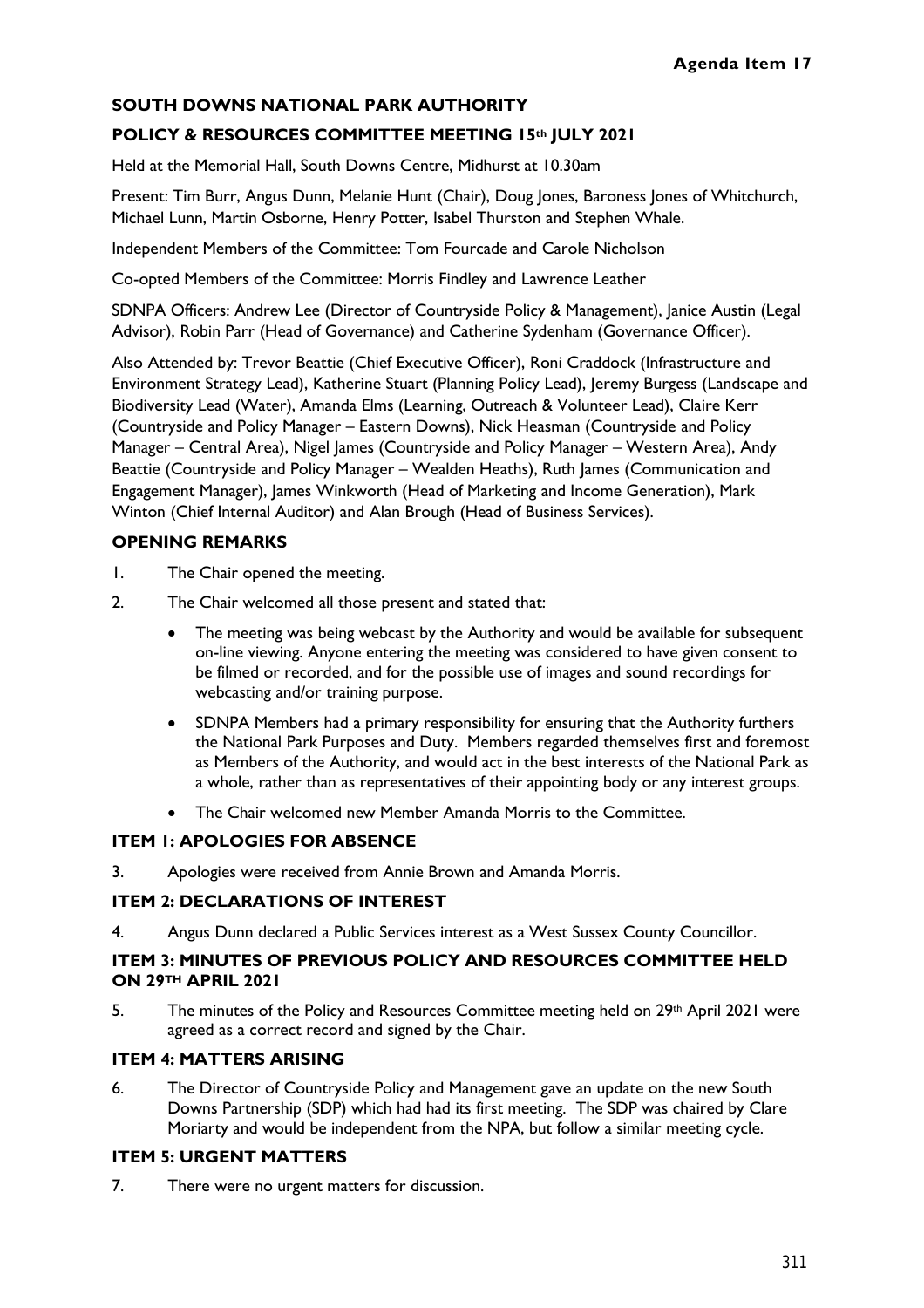### **ITEM 6: PUBLIC PARTICIPATION**

8. There were no members of the public who had requested to speak.

# **ITEM 7: NEED FOR PART II EXCLUSION OF PRESS AND PUBLIC**

9. Officers advised that there was no requirement to consider any item in private session.

### **ITEM 8: PARTNERSHIP MANAGEMENT PLAN DELIVERY – NATURE RECOVERY**

- 10. The Countryside and Policy Manager (Eastern Downs) introduced report (PR21/22-01), reminded members of the report content and gave a presentation. Questions were also answered by Infrastructure & Environment Strategy Lead, Planning Policy Lead, Landscape & Biodiversity Lead (Water).
- 11. The Committee commented that:
	- With regards to conservation covenants landowners and farmers must be clear with what they were signing up to in order that they did not get locked in to long term commitments without realising.
	- It would be helpful if a list of partners that SDNPA would work with and hope to work with could be listed.
	- The South Downs Wildlife Delivery Plan and Nature Recovery Campaign was inspiring and encouraging.
	- Communities had to be brought along on the journey with education of what nature recovery looked like in reality as in some cases there was a conflict between public expectations and what was best for nature e.g. verge cutting.
	- A potential opportunity could be for exemplar packages to be developed to show how public bodies such as schools, health services, emergency services, etc. could make a difference to nature recovery on land that they owned.
- 12. In response to questions officers clarified that:
	- SDNPA was involved in Nature Recovery work at national, regional and local levels with involvement in the Local Nature Partnerships, National Parks England and via a Member of the Authority sitting in the House of Lords. There was a sense of urgency on the Nature Recovery work beginning in earnest rather than waiting for the Environment Bill to become enacted. Once there was clarity on the policy, any required changes would be addressed.
	- Conservation covenants could be one of the mechanisms used to help the nature recovery work. There would also be other mechanisms and it would be a process of matching the appropriate mechanism to the appropriate site.
	- There was a rapidly growing green financing market developing which needed clear Government regulation. National Parks Partnership (NPP) was working with National Parks England (NPE) and finance group Palladian to develop new green financing methods. Two pilot projects were running to help assist landowners and farmers navigate how to get funding from their land for other sources than just food production.
	- The South Downs Biodiversity Monitoring Framework would outline all biodiversity surveying and data collection within 3 broad areas: habitat extent and condition; species of key groups; and projects (which included planning). Within the habitat, monitoring work would be undertaken with partners to randomly select sites to monitor each year giving an overall picture of condition. Within the species, monitoring four or five national monitoring programmes would be adopted which would allow data from inside the SDNP to be compared with that from outside. Within projects monitoring, the site condition would be looked at before any work was undertaken and then reassessed once the work was completed.
	- Nitrate off set schemes that covered the Solent were put in place by Natural England.
	- Nature recovery was about having the right habitat in the right place. The targets in the South Downs Wildlife Delivery Plan were high level targets and were not currently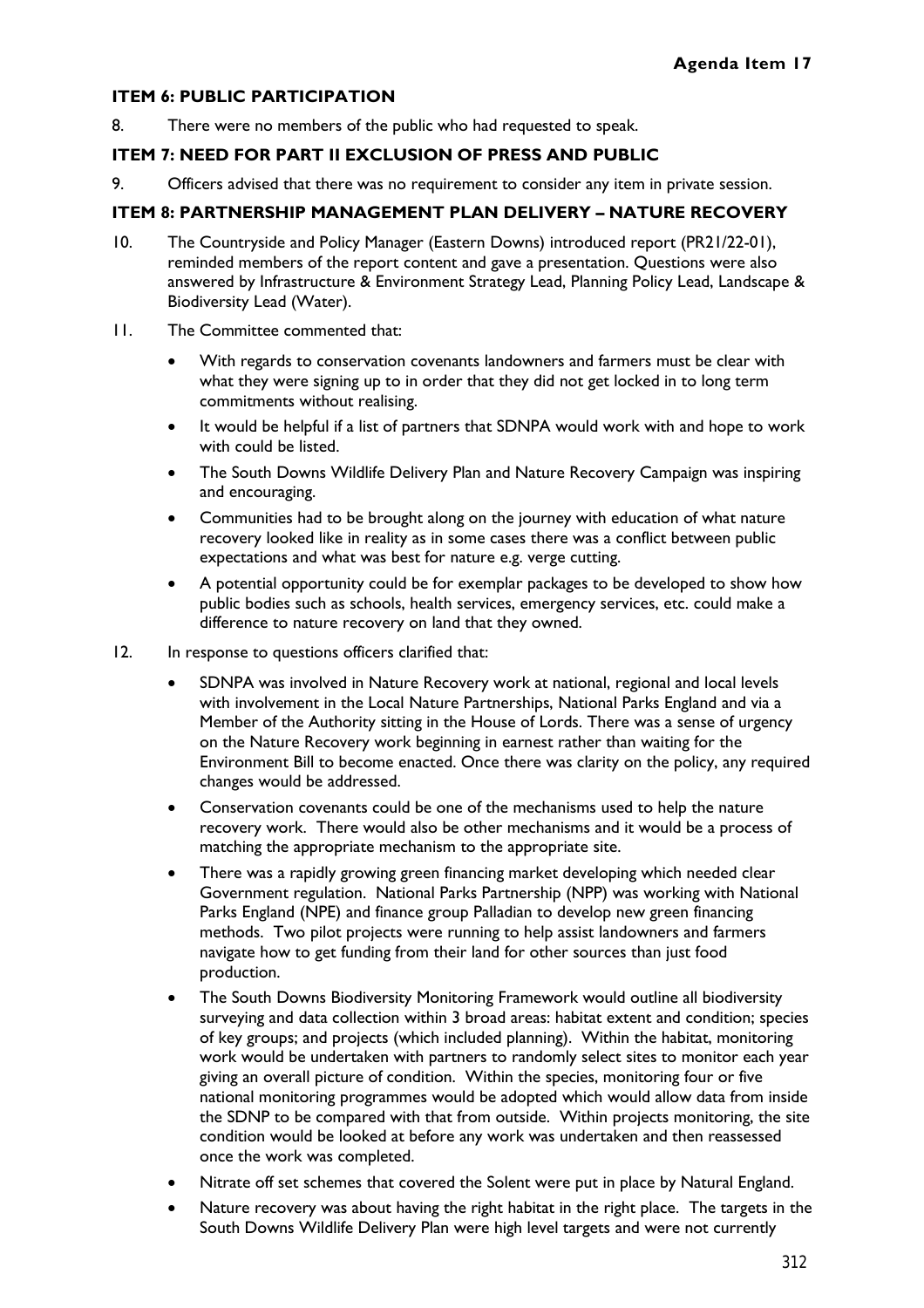broken down into individual species types.

- It was currently estimated that £100 million was needed over 10 years to fund nature recovery projects. This finance would be raised through a variety of funding sources and not through direct fundraising alone.
- A minimum of 10% Biodiversity Net Gain was consistent with emerging legislation which was determined by Government through detailed impact assessments looking at different percentages and viability. It was determined that 10% was good for nature and still viable for housing developments.
- The larger the range of groups and channels for the Nature Recovery Campaign to reach the better. Collaboration was the key to Nature Recovery work with everybody playing their part.
- The recent Southern Water fine would be paid to the Chancellor of the Exchequer but smaller fines were paid to the Environment Agency and could be applied to local projects.
- Rivers within the SDNP were not in as good condition as the SDNPA would like.

#### 13. **RESOLVED:** The Committee resolved to:

- 1) Support and recommend to the NPA the adoption of the South Downs Wildlife Delivery Plan (Appendix 2) and South Downs Nature Recovery Delivery Prospectus (Appendix 3), including its high level targets and opportunity map.
- 2) Note the launch of the South Downs Nature Recovery Campaign #ReNature
- 3) Endorse the proposed approach to Biodiversity Net Gain and a Call for Nature Sites

### **ITEM 9: YEAR END REVIEW 2020/21 (CORPORATE PERFORMANCE & PROJECT PERFORMANCE)**

- 14. The Director of Countryside Policy and Management and the Countryside & Policy Managers and the Learning, Outreach & Volunteer Lead introduced item PR21/22-02 gave a presentation on the work of the Theme Programme Boards during 2020/21.
- 15. The Committee commented that:
	- Congratulations went to the Theme Programme Boards for their achievements over the past year. Having the presentation structured around the Theme Programme Boards was very useful and maybe helpful to have future 'Year-End' reports structured in the same way. It would also be helpful for the overall report to record not only the number of people that have participated in SDNP activities, but also their equality and diversity characteristics as far as possible.
	- It would be helpful to have a future report on the 'lessons learned' from projects.
	- Small projects were very helpful in enabling organisations to get a project off the ground but did take a disproportionate amount of administrative time compared with fewer larger projects and it may be helpful to reflect on the balance of the project programme at the upcoming budget workshops.
- 16. In response to questions officers clarified that:
	- Staff Health and Wellbeing had been monitored closely over the past year with 2 short wellbeing surveys undertaken. There had been lots of support for staff through Line Managers and HR. The Operational Management Team was working on how to bring staff back to the office safely.
	- There was no data presented on the number of young, BAME, people with disabilities and number of females participating in volunteering opportunities because due to Covid-19 restrictions the amount of volunteering had been restricted. Over the past year the volunteer programme had seen a number of new opportunities created to allow a greater number and range of people to participate in volunteer work. Monitoring was back up and running for current financial year.
	- Reporting back on some indicators within the Partnership Management Plan was difficult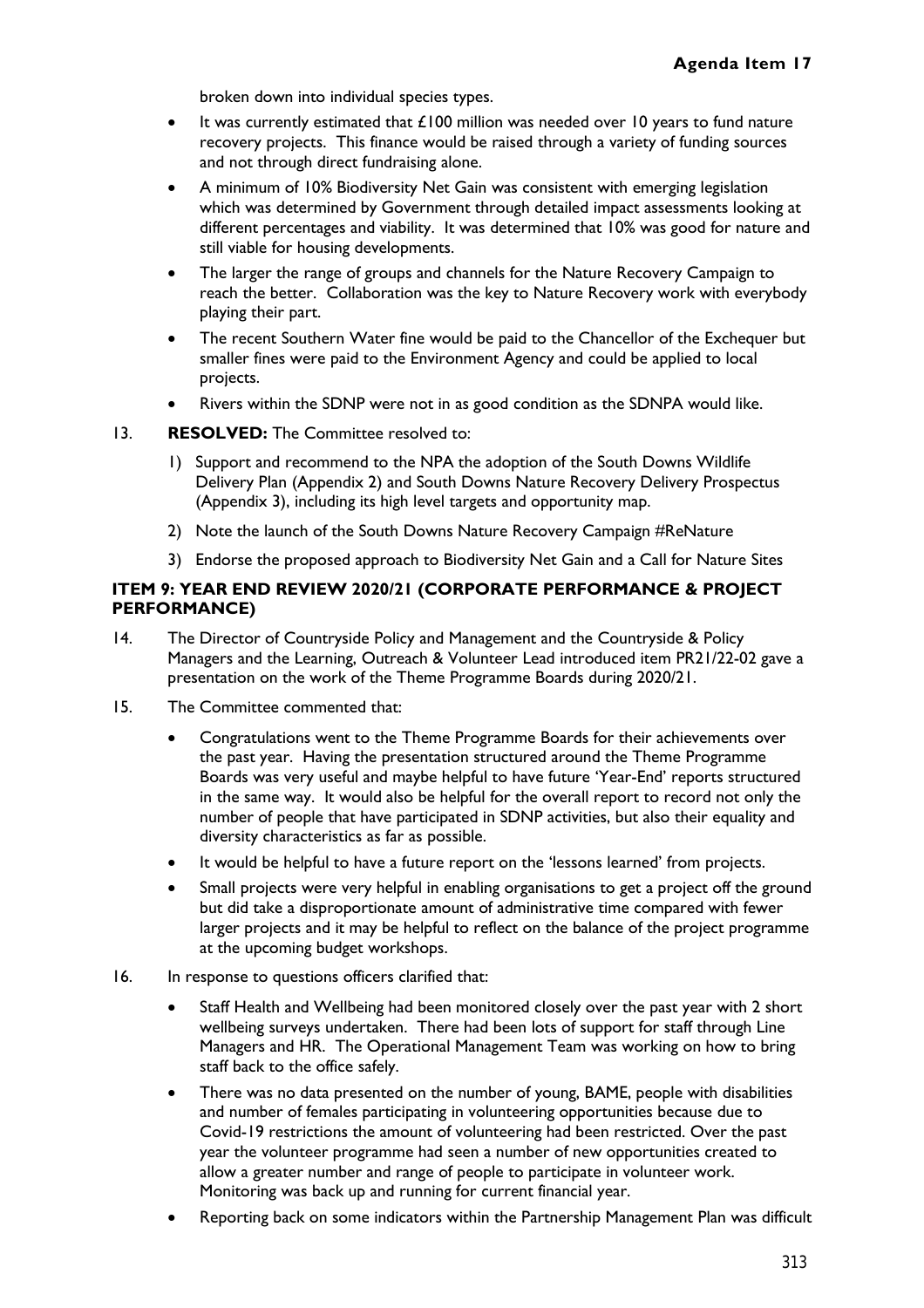due to some of the comparative data sources being produced infrequently. It was also thought that - due to the circumstances of the past year - asking partners to report back on data when staff were on furlough was not feasible. A progress report on PMP Performance Indicators would be presented to the Committee at the end of the current financial year.

- Phase 1 of the Centurion Way was currently closed due to 'Ash Die Back'. Each of the Ash Trees needed to be surveyed for roosting bats and the landowner had taken a cautious approach of closing the route until the works were complete.
- SDNPA was not chosen by Natural England to pilot the Green Infrastructure National Standards projects but this had not stopped the People and Nature Network work from happening. If any lessons learnt from the pilot were shared to SDNPA they would be shared with Members.
- Funding for the 'Challenge Fund' was still being sought through the South Downs Trust.
- 17. The Communications and Engagement Manager gave a presentation on the Communications work during 2020/21.
- 18. The Committee commented that:
	- New targets needed to be set for the Communications work within the Corporate Plan as the targets were already being exceeded.
	- It would like to see more information on the demographic breakdown of social media followers and their location.
- 19. In response to questions officers clarified that:
	- It was hoped that the legal work around SDNPA taking ownership of the Seven Sisters Country Park would be completed by  $26<sup>th</sup>$  July with building contractors starting in early August 2021.
	- Social media audiences had increased by 50% and were used as a communication tool for spreading the message.
	- The Communications team would be happy to provide advice and tips to Members on how to make best use of social media.
	- The Communications approach taken by SDNPA was to try and not villainise inappropriate behavior, but to embed good practice through positive messaging i.e helping you and your dog have a better time out.
- 20. **RESOLVED**: The Committee resolved to:
	- 1) Receive and note the year-end review of Corporate Performance & Project **Performance**
	- 2) Receive and note the Annual Review
- 21. The Committee adjourned for a 30 minute lunch break.
- 22. Stephen Whale left the meeting.

# **ITEM 10: ANNUAL REVIEW OF PLANNING PERFORMANCE: FINANCIAL YEAR 2020/21**

- 23. The Major Planning Projects and Performance Manager introduced PR21/22-03 and gave a presentation on how planning helps to deliver the Partnership Management Plan**.**
- 24. The Committee commented that:
	- The statistics presented within the report were fascinating, and clearly reflected the Government's reporting requirements for Planning Services, but did not tell the story of how Planning within the SDNP was helping to deliver the Partnership Management Plan. The case studies within the presentation were excellent and illustrated some extremely positive benefits and the Committee would like to see more qualitative data added to this report for future years.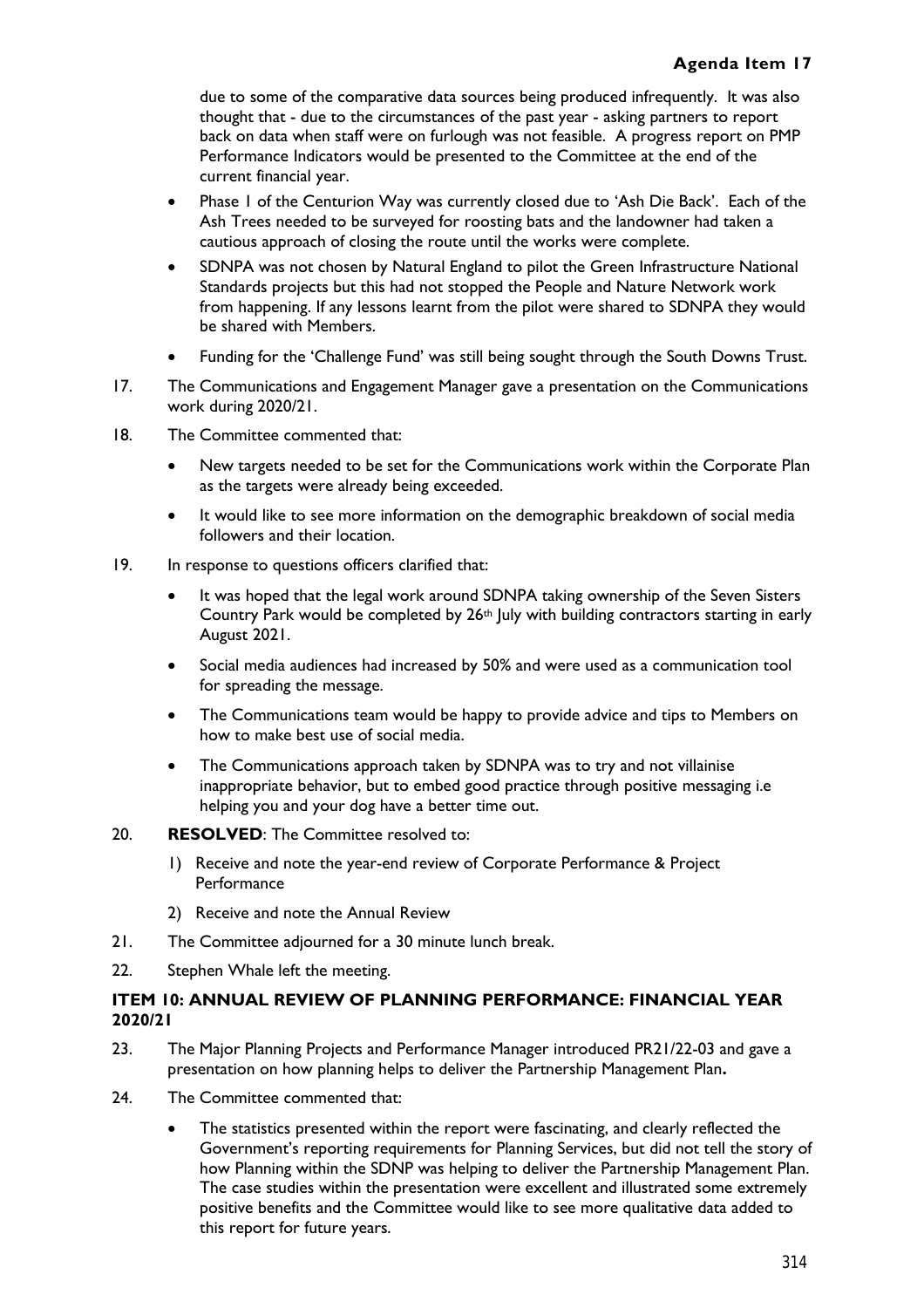- Would be useful for future reports to have a macro figure on Biodiversity Net Gain for all planning applications.
- 25. In response to questions officers clarified that:
	- The past year had seen an increase in unauthorised land use and an increase in neighbour complaints which had led to an unprecedented increase in enforcement issues, including that of complex cases.
	- SDNPA engaged with housing developments outside the National Park and expressed SDNPA views. Section 62 of the Environment Act 1995 meant that Local Authorities were required to have regard to the purposes and duty of National Parks.
	- The Authority had to produce an Annual Monitoring report which in future would include a figure for Biodiversity Net Gain. Policy SD2 and SD9 both sought Biodiversity Net Gain with the challenge now to ensure that monitoring was in place for when it became statutory through the Environment Bill.
	- Policy SD28 set out a requirement for residential development of 3 or more homes to provide for affordable housing with a 50% minimum on sites of more than 11 houses. This explained why 21% of total new homes were affordable as not all housing developments were over 11 houses and it was expected that this total percentage of the number of affordable houses provided would increase. Grants were available for affordable housing delivered through community led initiatives such as Community Land Trusts.
	- Current planning laws allowed pop up campsites to operate for 56 days a day without planning permission.
	- There was a national recruitment issue for Planning Officers with SDNPA faring slightly better than some. It was hoped that the new hybrid model of working would address the issue of Midhurst as a base being a long way from either end of the Park. SDNPA took the approach that it would rather appoint interim, consultants than appoint the 'wrong people'.
	- Within the SDNPA Planning department there were 34 Full Time Equivalent posts and approximately a further 35/40 planners within the Host Authorities.
	- The increase of chalk grassland and lowland heath figures would be included in future reporting and could be counted towards the 33% target area being managed for nature, as planning was an essential tool to help deliver nature recovery.
- 26. The Committee recommended the following areas to Officers relating to the performance report :
	- The continued use of case studies which were extremely helpful
	- Use of Community Infrastructure Levy for Green infrastructure and the impact this had on Nature Recovery in the National Park
	- Explore with colleagues ways of illustrating how planning fed into Nature Recovery by area/ habitat / Biodiversity Net Gain
- 27. **RESOLVED:** The Committee resolved to:
	- 1. Receive and note the Annual Review of Planning Performance
	- 2. Make recommendations to Officers relating to performance arising from the report as discussed by the committee

# **ITEM 11: ANNUAL REVIEW OF SUSTAINABLE COMMUNITIES FUND**

- 28. The Head of Marketing and Income generation introduced report PR21/22-04 and reminded members of the report content.
- 29. The Committee commented that:
	- The report demonstrates that the contribution of a small amount of money can make a big difference and was a good example of seed corn funding. Projects were scattered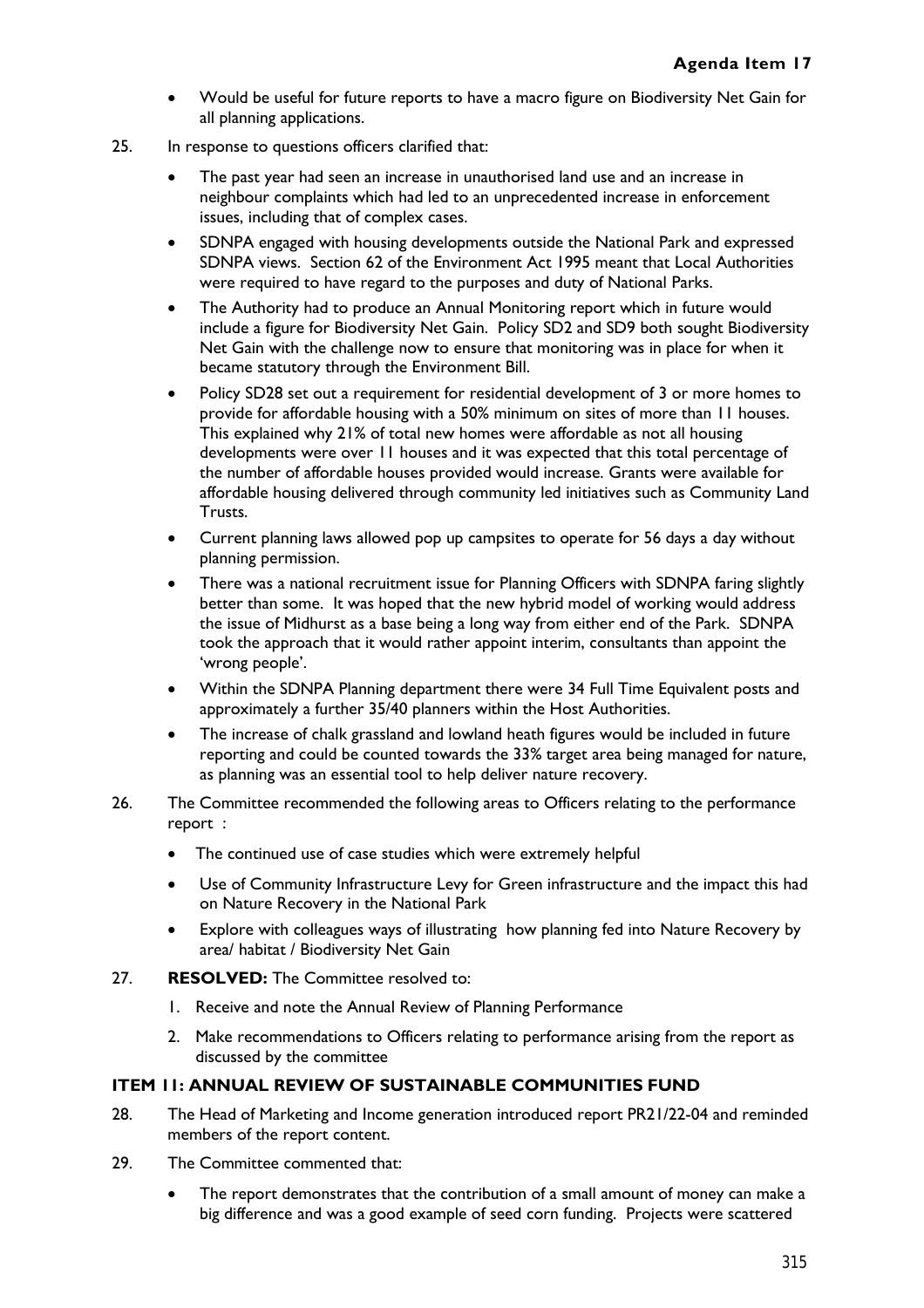across the entire National Park and all help to deliver the Partnership Management Plan.

- Their thanks were passed to Mark Rose who until recently had been the Officer who co-ordinated the Sustainable Communities Fund.
- 30. In response to questions officers clarified that:
	- Each year £35,000 was allocated to spend on projects and the reason that this had not been spent in the 2020/21 financial year was due to Covid-19. The remaining funds would be allocated in addition to the £35,000 for 2021/22. Projects were awarded funds through a rigorous application process assessed by an independent panel.

#### 31. **RESOLVED:** The Committee resolved to:

1) Receive and note the year-end position of the Sustainable Communities Fund.

### **ITEM 12: INTERNAL AUDIT – ANNUAL REPORT AND OPINION**

- 32. The Chief Internal Auditor introduced report PR21/22-05 and reminded Members of the report content.
- 33. In response to questions officers clarified that:
	- The customer satisfaction reported of 100% was representative of the entire service provided by the Internal Auditors and not just to SDNPA. The questions asked would be reviewed so as to provide a more informative view.
- 34. **RESOLVED:** The Committee resolved to:
	- 1. To note the content of the Annual Audit Report (2020/21) and the Audit Opinion (2020/21); and
	- 2. Taking into account the content of the Annual Audit Report, to conclude that the Committee was satisfied with the effectiveness of Internal Audit during 2020/21

#### **ITEM 13: INTERNAL AUDIT - PROGRESS REPORT**

- 35. The Chief Internal Auditor introduced report PR21/22-06 and reminded Members of the report content. The Head of Business Services also helped answer questions.
- 36. The Committee commented that:
	- It needed to be alert to the findings of the Internal Auditor, ensure that management provided the Committee with assurance and that the actions were followed through with vigour.
- 37. In response to questions officers clarified that:
	- A medium risk was identified taking into account all the factors and was to do with the audit control environment as opposed to project details.
	- Medium Risk was a fair assessment of the risk as there were several managers responsible. The construction phase of the Seven Sisters project was imminently due to start and therefore Officers felt monthly reporting to the Project Board was more appropriate due to approximately  $£1.6$  million being spent over a 6-7 month time period.
	- A paper would be presented to a future P&R Committee on procurement risk management to seek the Committee's views on contract risk exposure.
- 38. **RESOLVED**: The Committee resolved to note:
	- 1) Progress against the Internal Audit Strategy and Annual Plan (2020/21).
	- 2) The implementation of audit actions previously agreed by management

# **ITEM 14: CORPORATE RISK REGISTER**

- 39. The Head of Governance and Support Services introduced report PR21/22-07 and reminded members of the report content.
- 40. In response to questions officers clarified that: